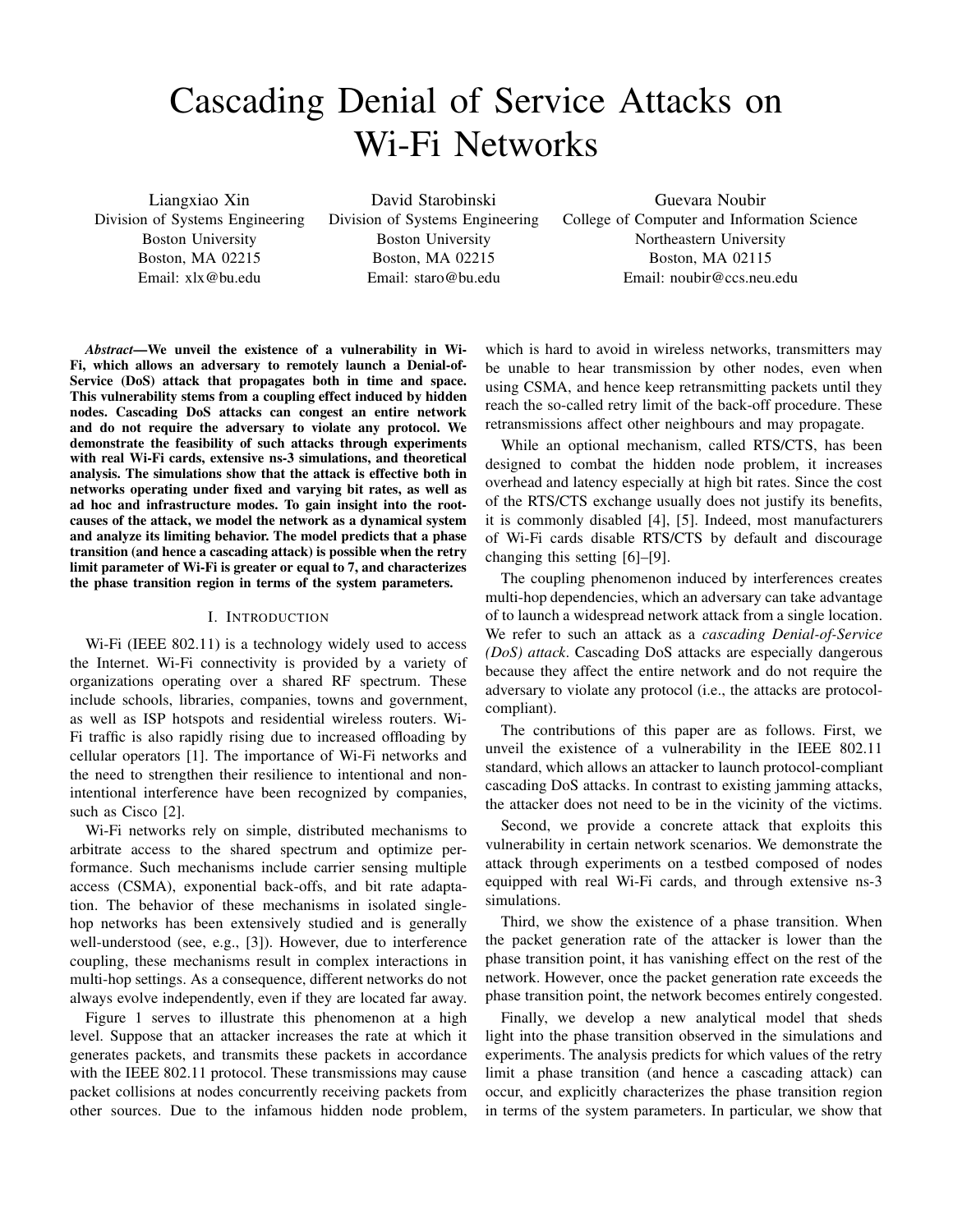

Fig. 1: Illustration of a cascading denial of service attack. Transmissions by an attacker impact nodes located far away, due to interference coupling caused by hidden nodes.

a phase transition can occur for the default value of the retry limit in Wi-Fi, which is 7.

The rest of the paper is organized as follows. In Section II, we discuss related work. In Section III, we provide brief background on Wi-Fi and hidden nodes, and introduce our network model. We present and discuss experimental and simulation results in Section IV. In Section V, we present an analytical model that explains the behavior of the network and the impact of various parameters, and compare the analytical and simulation results. In Section VI, we conclude the paper and discuss possible mitigation methods. Due to space limitation, most proofs are omitted. They can be found in [10].

#### II. RELATED WORK

In general, the main goal of a DoS attack is to make communication impossible for legitimate users. Within the context of wireless networks, a simple and popular means to launch a DoS attack is to jam the network with high power transmissions of random bits, hence creating interferences and congestion. Jamming at the physical layer, together with *anti-jamming* countermeasures, have been extensively studied (cf. [11] for a monograph on this subject).

More recently, several works have developed and demonstrated *smart jamming* attacks. These attacks exploit protocol vulnerabilities across various layers in the stack to achieve high jamming gain and energy efficiency, and a low probability of detection [12]. For instance, [13] shows that the energy consumption of a smart jamming attack can be four orders of magnitude lower than continuous jamming. The works in [14], [15] show that several Wi-Fi bit rate adaptation algorithms, such as SampleRate, ONOE, AMRR, and RARF, are vulnerable to smart jamming. However, both conventional and smart jamming attacks are usually non-protocol compliant. Moreover, they require physical proximity. These limitations can be used to identify and locate the jammer.

In contrast, in this work we show how a protocol-compliant DoS attack can be remotely launched by exploiting coupling due to hidden nodes in Wi-Fi. Rate adaptation algorithms

further amplify this attack due to their inability to distinguish between collisions, interferences, and poor channels. One potential mitigation is to design a rate adaptation algorithm whose behaviour is based on the observed interference patterns [16], [17]. However, to the best of our knowledge, none of these rate adaptation algorithms are used in practice. Our work is based on Minstrel [18], which is the most recent, popular, and robust rate adaptation algorithm for Linux systems.

The attacks that we are investigating bear similarity to cascading failures in power transmission systems [19], [20]. When one of the nodes in the system fails, it shifts its load to adjacent nodes. These nodes in turn can be overloaded and shift their load further. This phenomenon has also been studied in wireless networks. For instance, [21], [22] model wireless networks as a random geometric graph topology generated by a Poisson point process. They use percolation theory to show that the redistribution of load induces a phase transition in the network connectivity. However, the cascading phenomenon that we investigate in this paper is different from cascading failure studied in those works. In our work, the exogenous traffic arriving at each node is independent. That is, a node will not shift its load to other nodes. The amount of traffic measured on the channel increases due to packet retransmissions caused by packet collisions, rather than due to traffic redistribution.

The work in [23], [24] show that local coupling due to interferences can have global effects on wireless networks. Thus, [23] proposes a queuing-theoretic analysis and approximation to predict the probability of a packet collision in a multi-hop network with hidden nodes. It shows that the sequence of the packet collision probabilities in a linear network converges to a fixed point. The work in [24] evaluates the impact of rate adaption and finds out that traffic increase at a single node can congest an entire network, and points out the existence of a phase transition.

Our paper differs in several aspects. First, it considers an adversarial context, and shows how interference-induced coupling can be exploited to cause denial of service. Second, to our knowledge, it is the first work to demonstrate the existence of such coupling on real commodity hardware. Third, our simulations are based on a high-fidelity wireless simulator (ns-3), capable of capturing the effects of rate adaptation algorithms and accurately modeling infrastructure networks. Finally, our analytical model is original and captures the impact of the retry limit and traffic parameters. A key result is that a cascading attack can be launched for the default value of the retry limit in Wi-Fi, a result validated by the experiments and simulations.

#### III. BACKGROUND AND MODEL

We first review key aspects of IEEE 802.11 and then describe the network model under consideration.

# *A. Wi-Fi Summary*

Wi-Fi is a wireless local area network (WLAN) technology, which mainly runs on 2.4 GHz ISM bands and 5 GHz bands [5]. The IEEE 802.11 standard is a series of specifications, such as the media access control (MAC) and physical layer (PHY)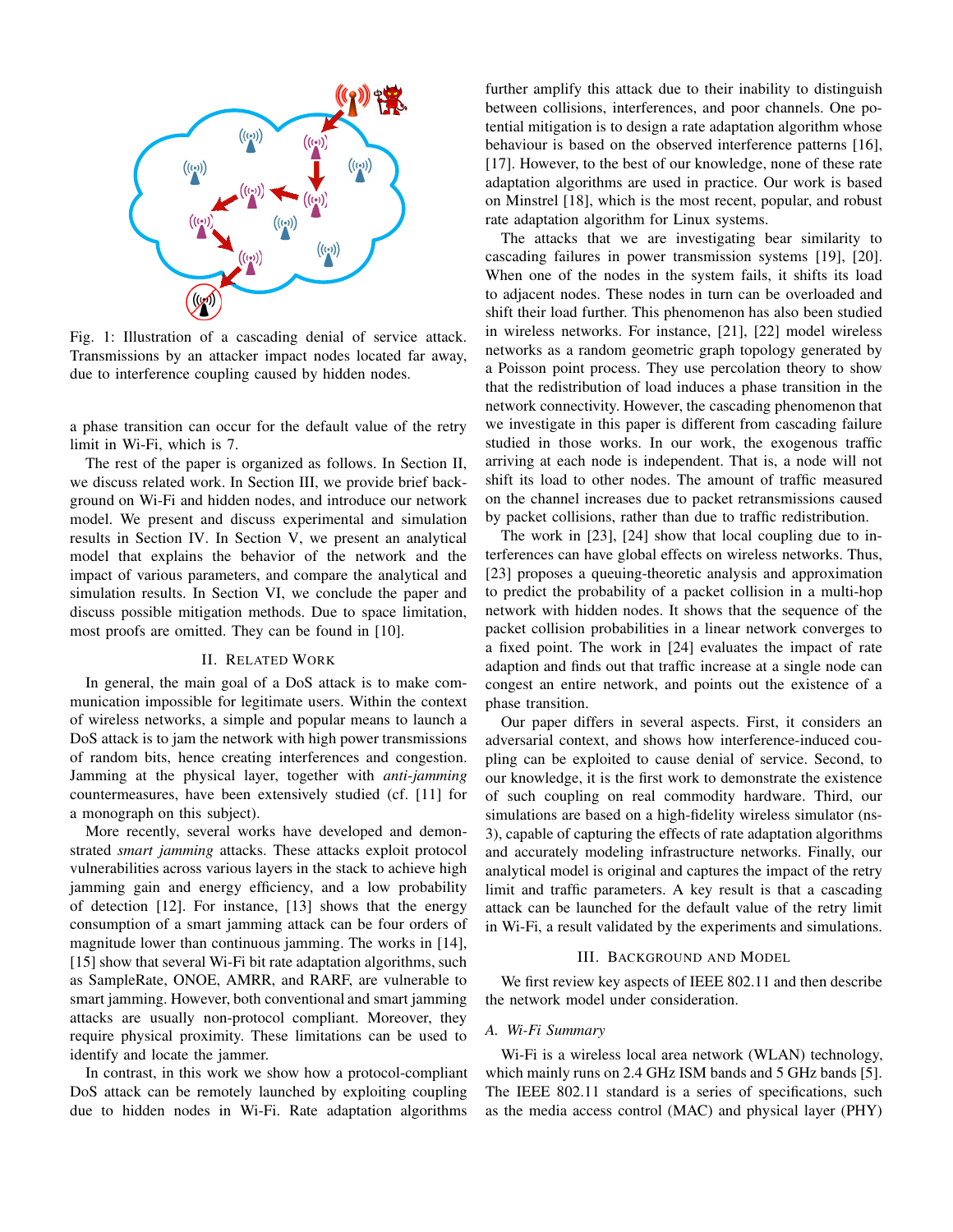

Fig. 2: Classical hidden node problem. The transmitter and the hidden node cannot sense each other. The collision happens when they transmit simultaneously.

interfaces. The first 802.11 standard that gained widespread success is 802.11b. It runs on 2.4 GHz bands and has up to 11 Mb/s bit rate. The subsequent standards (e.g., 802.11a, g, n, and ac) increased the bit rates using higher order modulation along with coding, OFDM, MIMO, and wider bands. It is noteworthy that 802.11b is the only mode that supports communication at 1 Mb/s. Hence, when the bit rate reduces to 1 Mb/s, Wi-Fi network reverts to the 802.11b mode. Generally, this lower bit rate has higher resistance to interference during transmission and is able to operate over lower SNR channels.

The IEEE 802.11 standard uses a CSMA/CA mechanism to control access to the transmission medium and avoid collisions. After a packet is sent, the node waits for a short interframe slots (SIFS) period to receive an ACK. Whenever the channel becomes idle, nodes wait for a distributed interframe space (DIFS > SIFS) period to start contending for the channel.

#### *B. Hidden Node Problem*

A typical instance of the hidden node problem is illustrated in Figure 2. The figure shows three nodes: a transmitter, a receiver and a hidden node. The dashed circle represents the transmission range of the node. Since the transmitter and the hidden node cannot sense each other, a collision happens when both of them transmit packets at the same time.

A packet collision triggers a retransmission. In IEEE 802.11, there is an upper limit on the number of retransmissions that a packet can incur, called *retry limit* and denoted by R (the default value is  $R = 7$ ). If the retry count of a packet exceeds the retry limit, the packet is dropped. The channel utilization of a node increases with the probability of a packet collision. In the worst case, the utilization can be  $R$  times larger than in the absence of packet collisions. Therefore, the access channel of a node can easily be saturated if it is forced to retransmit packets.

#### *C. Network Model*

The network model considered in this paper is shown in Figure 3. We consider N pairs of nodes. Each node  $A_i$  $(i = 0, 1, 2, \ldots, N)$  transmits packets to node  $B_i$ . The dashed circle represents the range of transmission. Node  $B_{i+1}$  can receive packets from both node  $A_i$  and node  $A_{i+1}$ . However, node  $A_i$  and node  $A_{i+1}$  cannot hear each other. That is, node



Fig. 3: Topology of the network. Node  $A_i$  transmits packets to node  $B_i$ . Node  $A_i$  is a hidden node with respect to  $A_{i+1}$ .

 $A_i$  is a hidden node with respect to node  $A_{i+1}$  (and viceversa). A packet collision happens at node  $B_{i+1}$  when packet transmissions by node  $A_i$  and  $A_{i+1}$  overlap.

Our goal is to investigate how node  $A_0$  can trigger a cascading DoS attack, resulting in a congestion collapse over the entire network. We start by increasing the packet generation rate at node  $A_0$ . Node  $A_0$  transmits packets over its channel, in compliance with the IEEE 802.11 standard. The transmissions by node  $A_0$  cause packet collisions at node  $B_1$ . These collisions require node  $A_1$  to retransmit packets. The increased amount of packet transmissions and retransmissions by node  $A_1$  impact node  $A_2$  and so forth. If this effect keeps propagating and amplifying, then the result is a network-wide denial of service, which we refer to as a cascading Denial of Service (DoS) attack. Because this attack is protocol-compliant, it is difficult to detect or trace back to the initiator. We note that the topology studied here could arise over different time and space in more complex network configurations.

## IV. EXPERIMENTAL AND SIMULATION RESULTS

In this section, we demonstrate the feasibility of launching cascading DoS attacks both through experiments and simulations. We first show results on an experimental testbed using real Wi-Fi cards. We then use ns-3 simulations to investigate how this attack can be performed in significantly larger scale networks, and under different settings (ad hoc, infrastructure, fixed bit rate, and adaptive bit rate).

#### *A. Experiments*

We set up an experimental testbed composed of six nodes. The testbed configuration is shown in Figure 4. We establish an IEEE 802.11n ad hoc network consisting of three pairs of nodes. Each node consists of a PC and a TP-LINK TL-MN722N Wireless USB Adapter. We use RF cables and splitters to link the nodes, isolate them from external traffic, and obtain reproducible results.

We place 70 dB attenuators on links between node  $A_i$  and  $B_i$  ( $i \in [0, 1, 2)$ , and 60 dB attenuators on links between nodes  $A_i$  and  $B_{i+1}$ . The difference in the signal attenuation of different links insures that a packet loss occurs if a hidden node transmits. In practice, such a situation may occur if nodes  $A_i$ and  $B_{i+1}$  communicate without obstacles, while node  $A_i$  and  $B_i$  are separated by an office wall [25]. The transmission power of each node is set to 0 dBm. We use iPerf [26] to generate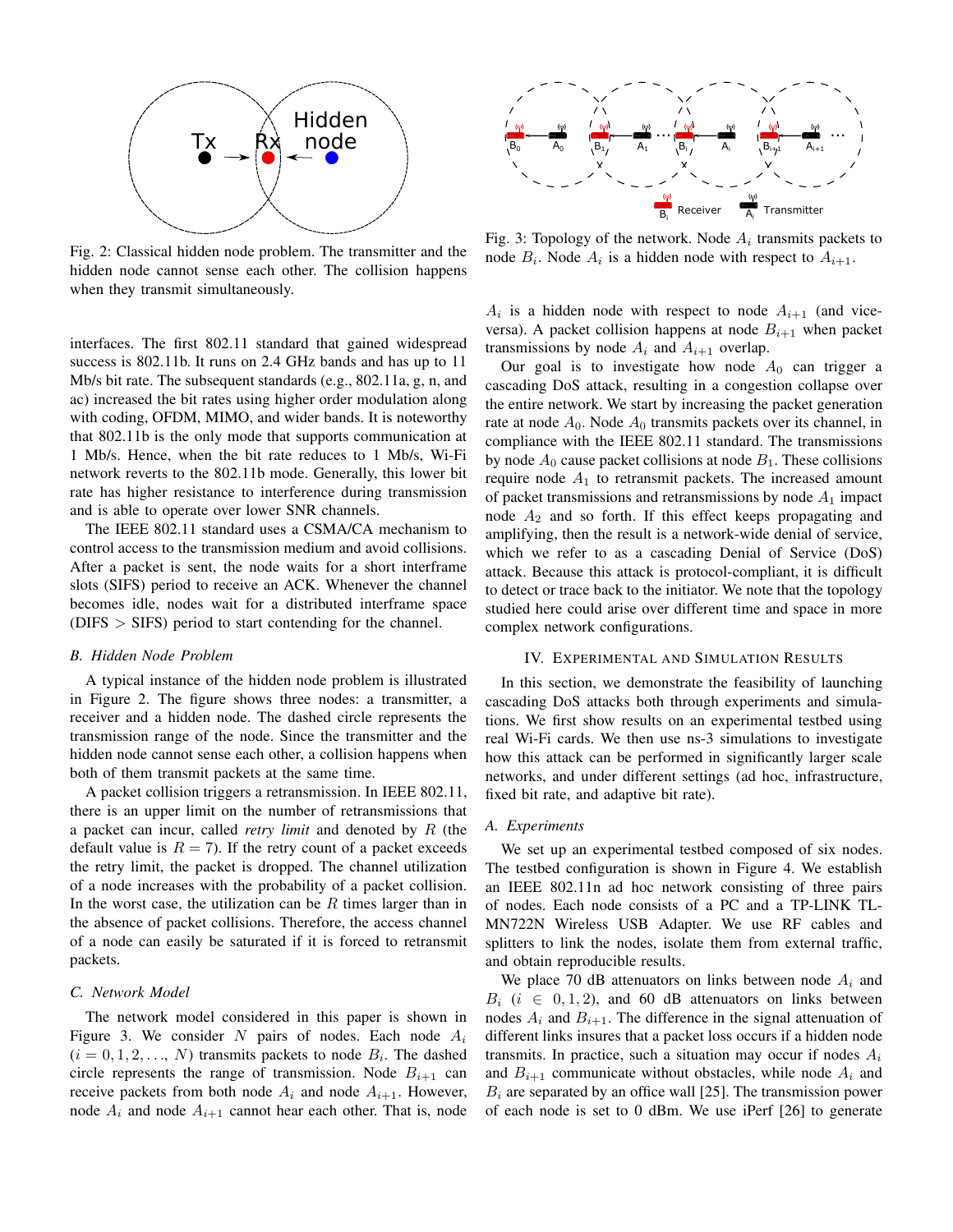

Fig. 4: Experimental testbed.



Fig. 5: Throughput performance measurements in testbed. When node  $A_0$  starts increasing its packet generation rate, the throughput of nodes  $A_1$  and  $A_2$  vanishes.

UDP data streams and to measure the throughput achieved on each node. The length of a packet is the default IP packet size of 1500 bytes.

Figure 5 demonstrates the cascading DoS attack on the experimental testbed. At first, the packet generation rates of nodes  $A_0$ ,  $A_1$  and  $A_2$  are set to 400 Kb/s. We observe that the throughput of all the nodes remains in the vicinity of 400 Kb/s during the first 300 seconds. After 300 seconds,  $A_0$  starts transmitting packets at 1 Mb/s. As a result, the throughput of nodes  $A_1$  and  $A_2$  suddenly vanishes. Once node  $A_0$  resumes transmitting at 400 Kb/s, the throughput of node  $A_1$  and node  $A_2$  recovers.

## *B. Simulations*

In the previous section, we demonstrated the feasibility of launching a cascading DoS attack on an experimental testbed. This testbed relies on commercial cards that are black boxes for all purposes. For instance, the driver of the Wi-Fi card and the rate adaptation algorithm are closed-source. There are also substantial usage restrictions, such as parameter settings.



(a) As the traffic load at node  $A_0$  increases, the utilization of remote nodes (e.g.,  $A_{20}$  and  $A_{40}$ ) exhibits a phase transition.



(b) Utilization of nodes  $A_i$  ( $i \geq 1$ ) for different traffic loads at node  $A_0$ . The utilization converges as i gets large. When the load at node  $A_0$  changes from 0.4 to 0.6, the sequence of utilization converge to different limits, illustrating the phase transition.

Fig. 6: The occurrence of cascading DoS attacks in ad hoc networks with fixed bit rate.

In order to gain a better insight into the attack in largescale networks, we resort to ns-3 simulations, a state-of-the-art simulator which includes high-fidelity wireless libraries. We show the occurrence of cascading DoS attacks:

- 1) In ad hoc networks with fixed bit rate.
- 2) In ad hoc networks under Minstrel rate adaptation.
- 3) In infrastructure networks.

*1) Fixed bit rate:* We first describe the occurrence of a cascading DoS attack in an ad hoc network with fixed bit rate. We consider a linear topology consisting of 40 pairs of nodes (i.e. a sequence of 40 hidden nodes), as shown in Figure 3. We fix the bit rate to 1 Mb/s and the retry limit to  $R = 7$ .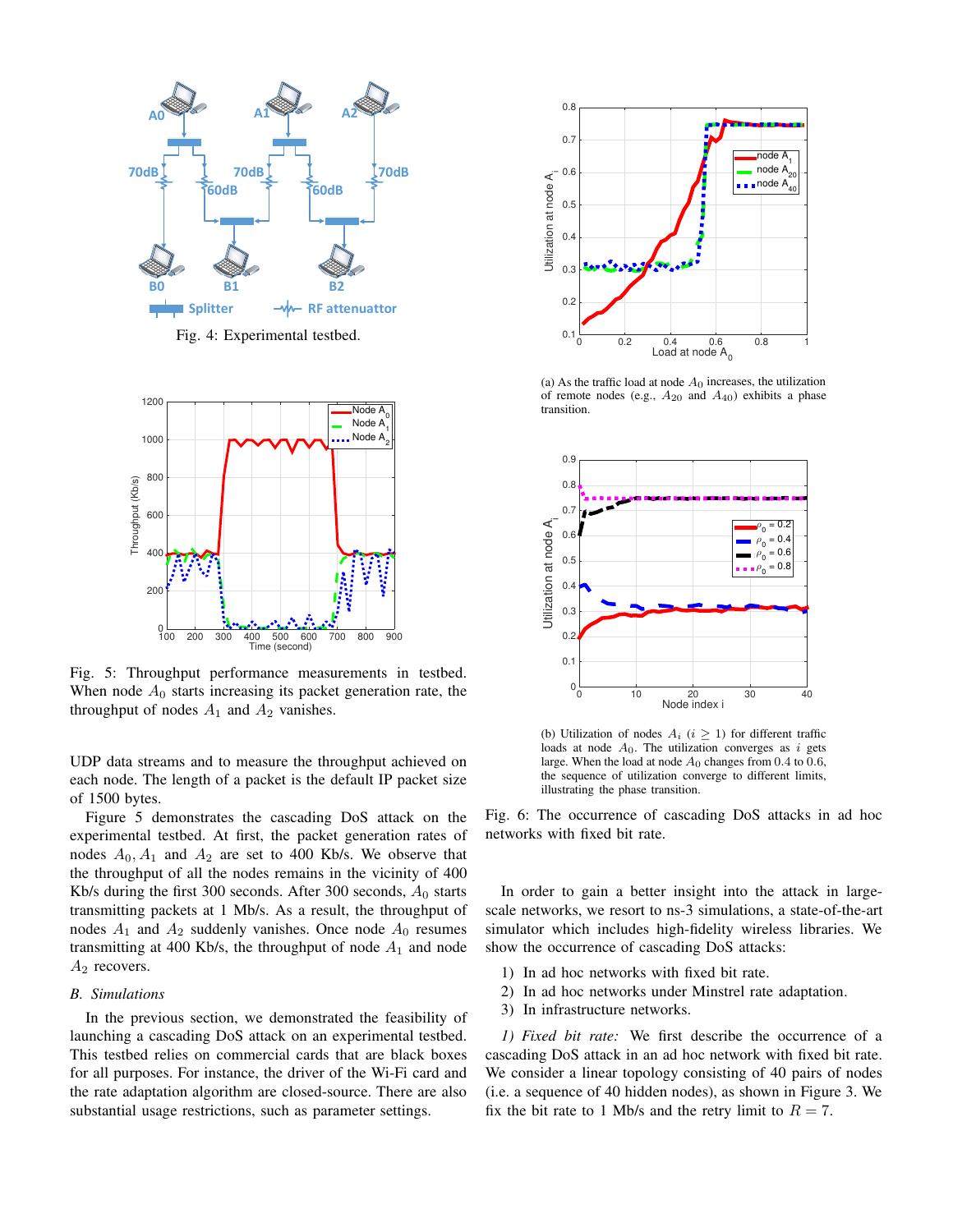

Fig. 7: Simulation results with Minstrel rate adaptation. When node  $A_0$  generates packets at 5 Mb/s and transmits, the throughput of nodes  $A_{20}$  and  $A_{40}$  vanishes. The average bit rates of nodes  $A_{20}$  and  $A_{40}$  also reduce to 1 Mb/s. This result indicates that nodes  $A_{20}$  and  $A_{40}$  are transmitting packets at the lowest bit rate, however with no throughput (all their packets collide).

We set up a Wi-Fi network using the standard IEEE 802.11 library in ns-3. At each node  $A_i$ ,  $i \geq 1$ , UDP packets arrive at rate  $\lambda_i = 8.125$  pkts/s. The packet generation rate at node  $A_0$ ,  $\lambda_0$ , varies from 1.25 to 61.25 pkts/s. The size of each packet is 2000 bytes. Each node has the same transmission power (40 mW). We set the propagation loss between node  $A_i$  and  $B_i$  to 80 dB and the propagation loss between node  $A_i$  and  $B_{i+1}$  to 70 dB. We run each simulation five times for 1,000 seconds, and average out the results.

The *(exogenous) load* at each node  $A_i$  is denoted  $\rho_i = \lambda_i T$ , where  $T$  represents the duration of each packet transmission attempt (0.016 second in our case). The *utilization* of a node  $A_i$ , denoted  $u_i$ , is defined as the fraction of time the node is busy transmitting bits on the channel.

Figure 6 depicts the utilization  $u_1$ ,  $u_{20}$ , and  $u_{40}$  as a function of  $\rho_0$ , the load at node  $A_0$ . The utilization of node  $A_1$ ,  $u_1$ , increases smoothly until it reaches its upper limit. However, the utilizations of nodes  $A_{20}$  and  $A_{40}$  remain low until  $u_0$  reaches a certain threshold around  $\rho_0 = 0.5$ , at which point  $u_{20}$  and  $u_{40}$ suddenly jump to a high value. This sudden jump corresponds to a phase transition, and the critical threshold represents the phase transition point.

*2) Rate Adaptation:* We next consider the same network setting as in the previous section, but this time we assume that nodes can transmit at different bit rates. We specifically assume that nodes implement the Minstrel rate adaptation algorithm.



Fig. 8: Simulation results under AP mode. Nodes  $A_i$  are stations and nodes  $B_i$  are access points, for  $i \in \{0, 1, 2, \dots\}$ . When node  $A_0$  generates packets at 5 Mb/s and transmits, the throughput of nodes  $A_{20}$  and  $A_{40}$  vanishes.

In this case, the attack works by coercing the rate adaptation algorithm to reduce the bit rate to 1 Mb/s at each node, thus leading to similar results to those shown in Section IV-B1. In our simulations, the parameter *EWMA* of Minstrel is set to 0.25. [27]

We set  $\lambda_0 = 312.5$  pkts/s and  $\lambda_i = 31.25$  pkts/s  $(i \geq 1)$ for the packet generation rates. As shown in Figure 7, packet transmissions at node  $A_0$  start after  $t = 100$  s. During the first 100 seconds, the throughput of nodes  $A_{20}$  and  $A_{40}$  remain around 0.5 Mb/s, which implies that all the packets are received. Once node  $A_0$  starts transmitting packets, the throughput of nodes  $A_{20}$  and  $A_{40}$  is brought down to close to zero. We also observe that the bit rates at node  $A_{20}$  and  $A_{40}$  go down to 1 Mb/s, due to the repeated packet collisions. Once node  $A_0$ stops transmitting at  $t = 700$  s, nodes  $A_{20}$  and  $A_{40}$  recover.

*3) Infrastructure networks:* We next show that cascading DoS attacks are also feasible in infrastructure networks. Since the infrastructure mode is more widely used than ad hoc in practice, the feasibility of the cascading DoS attack in infrastructure networks increases its severity and potential impact. We repeat the simulations of Section IV-B2 except that we set nodes  $B_i$  as access points, and nodes  $A_i$  as stations.

Figure 8 shows similar results as in Section IV-B2. When the cascading DoS attack starts, the remote nodes in the sequence exhibit a phase transition. However, we observe a larger lag in the propagation of the DoS attack compared to ad hoc networks.

#### V. ANALYSIS

In this section, we develop an analytical model that provides insight into the network behaviour observed in the simulations and experiments. Specifically, our goal is to explain why and under what conditions the phase transition occurs, and shed light into the roles played by the retry limit  $R$  and the traffic load at the different nodes.

#### *A. Model*

We consider the linear topology shown in Figure 3. Packet arrivals at each node  $A_i$  form a Poisson process with rate  $\lambda_i$ . The packet size is fixed and the duration of each packet transmission attempt is  $T$  (we assume a fixed bit rate). A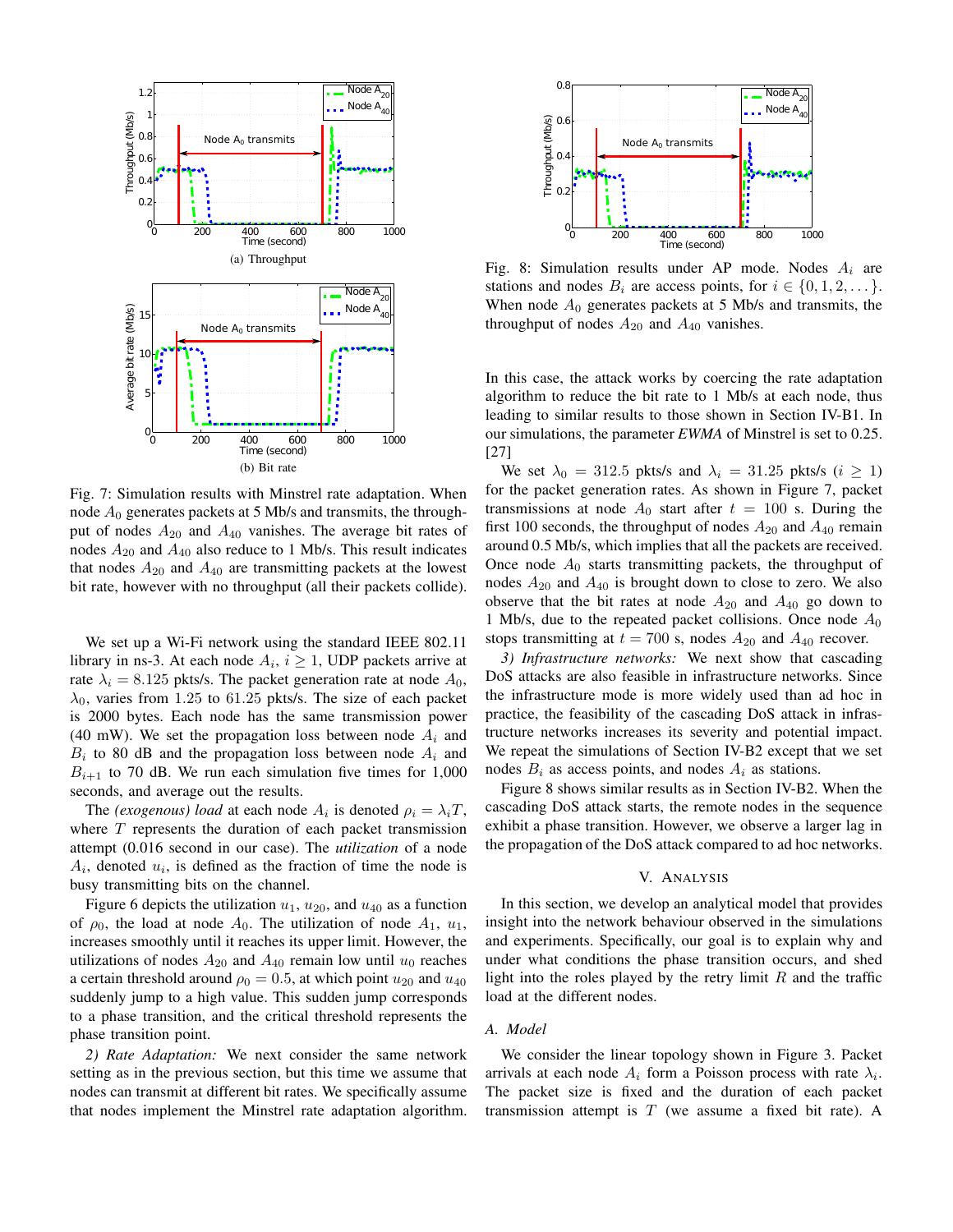transmission by node  $A_{i+1}$  is successful only if does not overlap with any transmission by (hidden) node  $A_i$ .

If a packet collides, it is retransmitted until either it is successfully received or the retry count reaches the limit  $R$ . Let  $\overline{r}_i$  represent the mean retry count at node  $A_i$ . Then, the mean service time of a packet at node  $A_i$  is  $\overline{r_i}T$ . To keep the analysis tractable, timing details of Wi-Fi, such as DIFS, SIFS, and back-off inter-frame spacings are ignored.

We denote the utilization of node  $A_i$  by  $0 \leq u_i \leq 1$ , where  $u_i$  represents the fraction of time node  $A_i$  transmits. If  $u_i = 1$ , node  $A_i$  is congested and transmits continuously. Otherwise, node  $A_i$  is uncongested and transmits packets at rate  $\overline{r_i} \lambda$ . Therefore, the utilization of node  $A_i$  for all  $i \geq 0$  is

$$
u_i = \min{\lbrace \overline{r}_i \lambda_i T, 1 \rbrace}.
$$
 (1)

Note that  $\overline{r}_0 = 1$ .

Our model represents a special case of interacting queues, which are notoriously difficult to analyze [28]. To make the analysis tractable, we *assume* that

- 1) Packet transmissions and retransmissions at each uncongested node  $A_i$  form a Poisson process with rate  $\overline{r}_i \lambda$ .
- 2) The probability that a packet transmitted by node  $A_i$  collides is independent of previous attempts. This probability is denoted  $p_i$ .

The above assumptions are similar to the "random-look" model used by Kleinrock and Tobagi in their analysis of (single hop) random access networks [29]. We stress that beside these assumptions, the rest of our analysis is exact.

## *B. Iterative analysis of the utilization*

Our goal is to find the utilization at each node  $i \geq 0$  and in the limit as  $i \to \infty$ . We consider the same scenario as in our simulations, whereby node  $A_0$  (the attacker) varies its traffic load

$$
\rho_0 \triangleq \lambda_0 T,\tag{2}
$$

while all other nodes  $A_i$  ( $i \geq 1$ ) have the same traffic load

$$
\rho \triangleq \lambda_i T,\tag{3}
$$

where  $0 < \rho < 1$ . We aim to understand if and how changes in the value of  $\rho_0$  affect the utilization of nodes that are located far away as a function of the parameters  $\rho$  and R.

First, we get the utilization at node  $A_0$ :

$$
u_0 = \min\{\rho_0, 1\}.
$$
 (4)

We next develop an iterative procedure to derive  $u_{i+1}$  from  $u_i$ . From (1) and (3),

$$
u_{i+1} = \min\{\overline{r}_{i+1}\rho, 1\}.
$$
\n
$$
(5)
$$

We first relate  $\overline{r}_{i+1}$  to  $p_{i+1}$ , the probability that a packet transmitted by node  $A_{i+1}$  collides. Based on Assumption 2, the probability that a packet is successfully received after  $1 \leq$  $r \leq R$  attempts is  $(1 - p_{i+1})(p_{i+1})^{r-1}$  while the probability that a packet fails to be received after R attempts is  $(p_{i+1})^R$ . Hence, the mean retry count at node  $A_{i+1}$  is

$$
\overline{r}_{i+1} = \sum_{r=1}^{R} r \cdot (1 - p_{i+1}) \cdot (p_{i+1})^{r-1} + R \cdot (p_{i+1})^R
$$

$$
= \sum_{r=1}^{R} (p_{i+1})^{r-1}.
$$
(6)

We next relate  $p_{i+1}$  to  $u_i$ . First, suppose  $u_i < 1$  (i.e., node  $A_i$ is uncongested). WLOG, assume that node  $A_{i+1}$  starts a packet transmission (or retransmission) at time  $t = 0$ . We compute  $p_{i+1}$  by conditioning on whether or not node  $A_i$  is transmitting at time  $t = 0$ . Note that due the Poisson Arrivals See Time Averages (PASTA) property, the transmission state of node  $A_i$ at time  $t = 0$  is the same as at any random point of time.

If node  $A_i$  transmits at time  $t = 0$ , which occurs with probability  $u_i$ , then the packet transmitted by node  $A_{i+1}$  collides. If node  $A_i$  does not transmit at time 0, then a collision occurs only if node *i* starts a transmission during the interval  $[0, T]$ . Such an event occurs with probability  $(1 - e^{-\overline{r}_i \lambda_i T}) = (1 - e^{-u_i}),$ according to Assumption 1. We therefore obtain

$$
p_{i+1} = 1 \cdot u_i + (1 - e^{-u_i}) \cdot (1 - u_i)
$$
  
= 1 - e^{-u\_i} (1 - u\_i). (7)

Next, suppose  $u_i = 1$  (i.e., node  $A_i$  is congested). In that case, all the transmissions by node  $A_{i+1}$  collide and  $p_{i+1} = 1$ . We note that  $(7)$  still provides the correct result.

Putting (5), (6), and (7) together, we obtain

$$
u_{i+1} = \min\left\{\rho \sum_{r=1}^{R} \left(1 - e^{-u_i}(1 - u_i)\right)^{r-1}, 1\right\}.
$$
 (8)

#### *C. Limiting behavior of the utilization*

We next analyze the limiting behaviour of the iteration given by (8). The sequence  $(u_i)_{i=0}^{\infty}$  corresponds to a discrete non-linear dynamical system [30]. Such systems are generally complex as they may converge to a point, to a cycle (i.e., they exhibit periodic behavior), or not converge at all (i.e., they exhibit chaotic behavior).

The main result of this section is to show that the sequence  $(u_i)_{i=0}^{\infty}$  always converges to a point. However, the limit depends on the initial utilization  $u_0$ .

To simplify notation, we define the function

$$
f(u_i) \triangleq \rho \sum_{r=1}^{R} (1 - e^{-u_i} (1 - u_i))^{r-1}.
$$
 (9)

We then rewrite  $(8)$  as follows:

$$
u_{i+1} = \min\{f(u_i), 1\}.
$$
 (10)

We say that  $\omega \in [0, 1]$  is a *fixed point* of (10) if

$$
\omega = \min \{ f(\omega), 1 \}.
$$
 (11)

Suppose  $(11)$  has K different fixed points (Theorem 2 in the sequel will show that  $K \geq 1$ ). We denote by  $\Omega$  the ordered set of all the fixed points of (11). That is,

$$
\Omega \triangleq \{\omega_1, \dots, \omega_k, \dots, \omega_K\},\tag{12}
$$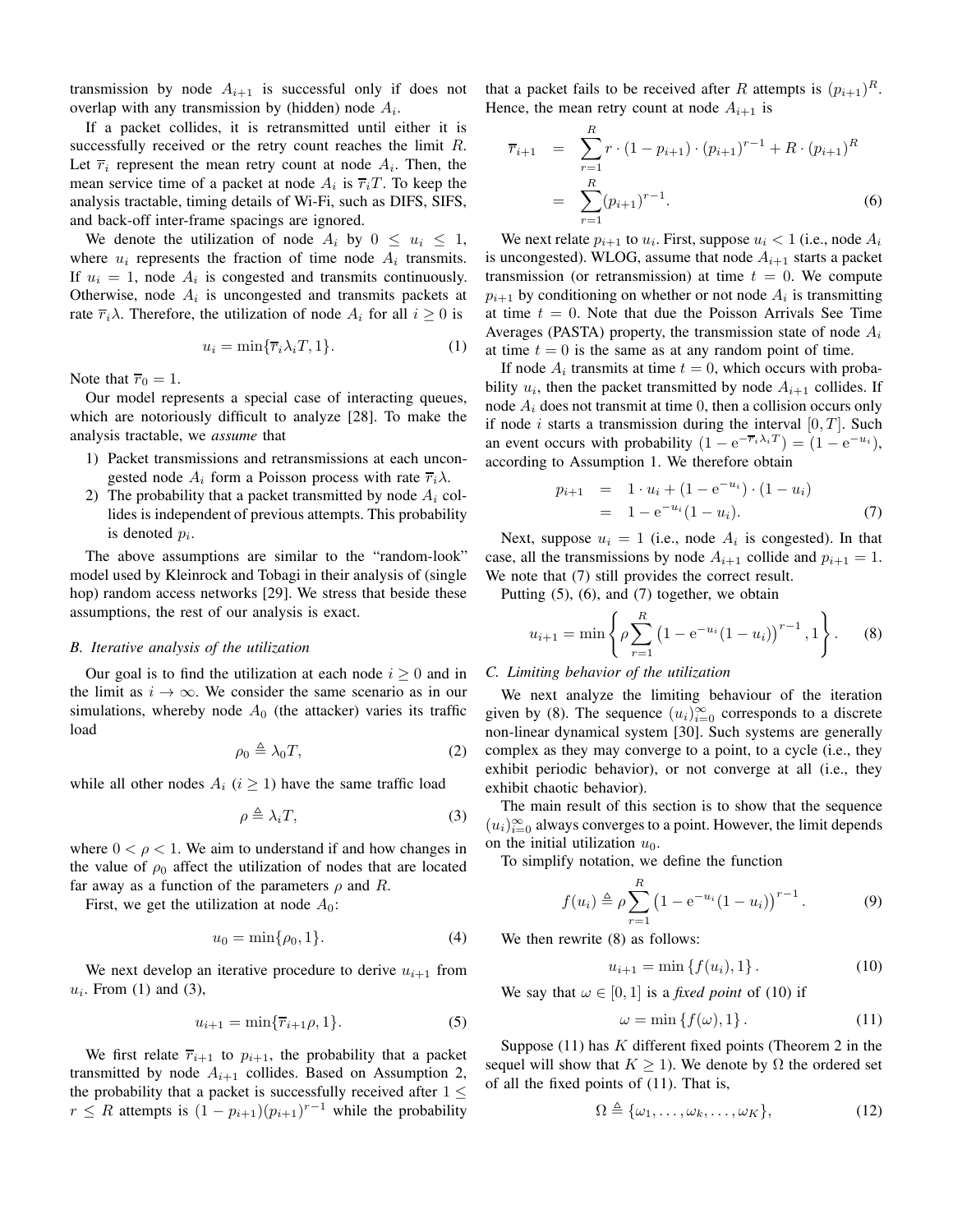where  $\omega_1 < \ldots < \omega_k < \ldots < \omega_K$ .

The following theorem states that the limit of the sequence  $(u_i)_{i=0}^{\infty}$  is always one of the elements in  $\Omega$ .

*Theorem 1:*

- 1) Let  $u_0 \in (\omega_k, \omega_{k+1})$ , where  $k \in \{1, ..., K-1\}$ . If  $f(u_0) > u_0$ , the sequence  $(u_i)_{i=0}^{\infty}$  converges to  $\omega_{k+1}$ . If  $f(u_0) < u_0$ , the sequence  $(u_i)_{i=0}^{\infty}$  converges to  $\omega_k$ .
- 2) If  $u_0 \in [0, \omega_1)$ , the sequence  $(u_i)_{i=0}^{\infty}$  converges to  $\omega_1$ .
- 3) If  $\omega_K < 1$  and  $u_0 \in (\omega_K, 1]$ , the sequence  $(u_i)_{i=0}^{\infty}$ converges to  $\omega_K$ .

## *D. Phase transition analysis*

In the previous section, we showed that the limit of the sequence of node utilizations  $(u_i)_{i=0}^{\infty}$  must be one of the fixed points in the set  $\Omega$ . A phase transition represents a situation where a small change of  $u_0$  leads to an abrupt change of the limit. Specifically, we focus on the case when the limit jumps to 1. Formally:

*Definition 1 (Network congestion):* A network is said to be *congested* if  $(u_i)_{i=0}^{\infty}$  converges to 1. Else, the network is said to be *uncongested*.

*Definition 2 (Phase transition):* A network experiences a phase transition if there exists a fixed point  $\omega \in \Omega$ , such that if  $u_0 < \omega$  the network is uncongested, and if  $u_0 > \omega$  the network is congested. We refer to  $\omega$  as the phase transition point.

We note that a phase transition can possibly occur only if  $\omega_K =$ 1, since otherwise the network is never congested, irrespective of  $u_0$ .

A network must fall in one of the following three regimes:

- 1) The network is uncongested for all  $u_0 \in [0, 1]$ .
- 2) The network is congested for all  $u_0 \in [0, 1]$ .
- 3) A phase transition occurs.

Our goal in the following is to determine what regime prevails under different network parameters.

For this purpose, we investigate the existence and properties of solutions of (11). First, we investigate the case  $\omega = 1$ . *Lemma 1:* If  $\rho > 1/R$ , then

- 1)  $\omega_K = 1$ .
- 2) If  $K = 1$ , then for all  $u_0 \in [0, \omega_K]$  the sequence  $(u_i)_{i=0}^{\infty}$ converges to  $\omega_K$ .
- 3) If  $K \geq 2$ , then for all  $u_0 \in (\omega_{K-1}, \omega_K]$  the sequence  $(u_i)_{i=0}^{\infty}$  converges to  $\omega_K$ .

Lemma 1 indicates that the sequence  $(u_i)_{i=0}^{\infty}$  can converge to 1 (depending on  $u_0$ ), if  $\rho > 1/R$ . Besides this special case, (11) can be rewritten

$$
f(\omega) = \omega.
$$
 (13)

We look for solutions of  $(13)$  that belong to the interval  $[0, 1]$ . Each such solution is an element of  $\Omega$ .

Equation (13) is difficult to work with because it contains two unknown variables,  $\rho$  and R. To circumvent this difficulty, we introduce the function

$$
h_R(\omega) \triangleq \frac{\rho \omega}{f(\omega)} = \frac{\omega}{\sum_{r=1}^R (1 - e^{-\omega}(1 - \omega))^{r-1}}.
$$
 (14)

For each value of  $\rho$ , the solutions of (13) must satisfy

$$
h_R(\omega) = \rho. \tag{15}
$$

We denote the maximum of  $h_R(\omega)$  by

$$
h_R^{max} \triangleq \max_{0 \le \omega \le 1} h_R(\omega).
$$

The following theorem establishes the prevailing network regimes for different parameters.

*Theorem 2:*

- 1) If  $\rho < 1/R$ , then the network is uncongested for all  $u_0 \in$  $[0, 1]$ .
- 2) If  $h_R^{max} > 1/R$  and  $1/R < \rho < h_R^{max}$ , then a phase transition occurs and the phase transition point is  $\omega_{K-1}$ .
- 3) If  $\rho > h_R^{max}$ , then the network is congested for all  $u_0 \in$  $[0, 1]$ .

*Proof:*

- 1) If  $\rho < 1/R$ , then  $R\rho < 1$  and the utilization of each node is always less than 1. Hence, for any  $u_0 \in [0, 1]$ , the network is always uncongested. Note that since  $h_R(0) =$  $0, h_R(1) = 1/R$ , and  $h_R$  is continuous, (15) must have at least one solution (i.e., at least one fixed point exists).
- 2) Let  $\rho \in (1/R, h_R^{max})$ . We know that  $h_R(0) = 0$  and  $h_R(1) = 1/R$ . Since the function  $h_R$  is continuous, (15) must have at least one solution (i.e, at least one fixed point strictly smaller than 1 exists). Also, because  $\rho > 1/R$ , a fixed point point at  $\omega = 1$  exists (i.e.,  $\omega_K = 1$ ), by Part 1 of Lemma 1. Thus, there are  $K \geq 2$  fixed points. By Part 3 of Lemma 1, the sequence  $(u_i)_{i=0}^{\infty}$  converges to
- $\omega_K$  for all  $u_0 \in (\omega_{K-1}, \omega_K]$ . Moreover, by Theorem 1, the limit of the sequence  $(u_i)_{i=0}^{\infty}$  is no larger than  $\omega_{K-1}$ for all  $u_0 \leq \omega_{K-1}$ . Hence, a phase transition exists at  $\omega_{K-1}$ .
- 3) If  $\rho > h_R^{max}$ , then (13) has no solution. Moreover, since  $\rho > h_R^{max} \ge h_R(1) = 1/R$ , we get  $\rho > 1/R$ . By Parts 1 and 2 of Lemma 1, the sequence  $(u_i)_{i=0}^{\infty}$  converges to 1 for any  $u_0 \in [0, 1]$ , and the network is always congested.

We next illustrate Theorem 2 for different values of  $R$ , using Figure 9. First, consider  $R = 4$  as shown in Figure 9(a). Since  $h_R^{max} = 1/R = 0.25$ , there exists no traffic load  $\rho$  for which a phase transition exists. Either the network is always uncongested (for  $\rho < 1/R$ ), or it is always congested (for  $\rho > 1/R$ ).

Next, consider  $R = 7$  as shown in Figure 9(b). There,  $h_R^{max} = 0.166 > 1/R = 0.143$ . Hence, a phase transition occurs if  $\rho \in (0.143, 0.166)$ . For instance, consider the case  $\rho = 0.15$ . Then, the equation  $h_R(\omega) = \rho$  has two solutions. Including the fixed point  $\omega = 1$  (since  $\rho > 1/R$ ), the set  $\Omega$  has  $K = 3$  fixed points:  $\{\omega_1 = 0.265, \omega_2 = 0.777, \omega_3 = 1\}$ . Hence, by Theorem 2, the network is uncongested if  $u_0 < 0.777$ , and congested if  $u_0 > 0.777$ .

The case  $R = 10$  also has a phase transition region, as shown in Figure 9(c). Furthermore, the size of this region is larger since  $(1/R, h_R^{max}) = (0.1, 0.162)$ .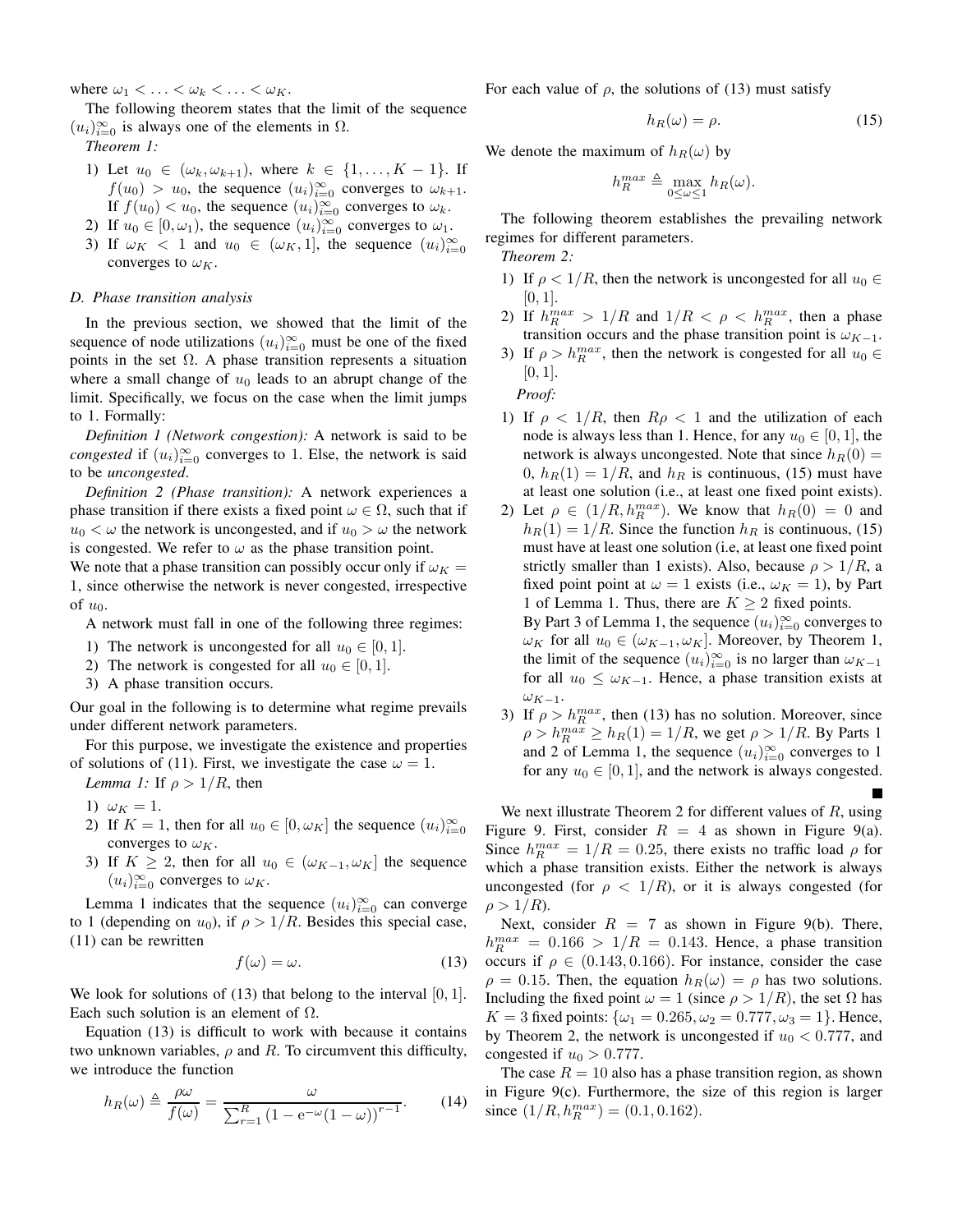

Fig. 9: Illustration of the different network regimes for different values of the retry limit R. For each value of the load  $\rho$ , the fixed points are the solutions of  $h_R(\omega) = \rho$ . In addition, the fixed point  $\omega = 1$  always exists when  $\rho > 1/R$ . A phase transition region exists if the maximum of  $h_R(\omega)$ ,  $h_R^{max}$ , is strictly greater than  $h_R(1) = 1/R$ .

## *E. Sufficient condition for phase transition*

In the previous section, we showed that a phase transition exists in the region  $1/R < \rho < h_R^{max}$ , if  $h_R^{max} > 1/R$ . In this section, we derive an explicit lower bound on  $h_R^{max}$ , which provides a simple condition for the existence of a phase transition. First, we establish a relationship between the derivatives of  $h_R(\omega)$  for different values of R, but a given value of  $\omega$ .

*Lemma 2:* For  $\omega \in [0,1]$ , if there exists  $R^* \geq 1$  such that  $h'_{R^*}(\omega) \leq 0$ , then  $h'_R(\omega) \leq 0$  for all  $R > R^*$ .

Consider the function  $h_R(\omega)$  as  $R \to \infty$ :

$$
h_{\infty}(\omega) = (1 - (1 - e^{-\omega}(1 - \omega)))\omega
$$
  
=  $e^{-\omega}(1 - \omega)\omega,$  (16)

and its derivative

$$
h'_{\infty}(\omega) = e^{-\omega}(1 - 3\omega + \omega^2). \tag{17}
$$

The next corollary is the logical transposition of Lemma 2.

*Corollary 1:* If  $h'_{\infty}(\omega) \ge 0$ , then  $h'_{R}(\omega) \ge 0$  for all  $R \ge 1$ .

The following lemma establishes that the function  $h_R(\omega)$  is always strictly increasing in the interval  $[0, \overline{\omega})$ , where

$$
\overline{\omega} \triangleq \frac{3-\sqrt{5}}{2}.
$$
 (18)

*Lemma 3:* Let  $0 \leq \omega < \overline{\omega}$ . Then,  $h'_R(\omega) > 0$ , for all  $R \geq 1$ . The consequence of Lemma 3 is that for all  $R \geq 1$ ,

$$
h_R^{max} \ge h_R(\overline{\omega}).\tag{19}
$$

This equation provides a lower bound on  $h_R^{max}$  that can easily be computed. The next theorem establishes an even more explicit lower bound on  $h_R^{max}$ .

*Theorem 3:* Let  $h_{\infty}(\omega)$  and  $\overline{\omega}$  be defined as in (16) and (18), respectively. Then,  $h_R^{max} \ge h_{\infty}(\overline{\omega}) \simeq 0.161$ .

From Theorems 2 and 3, it follows that a phase transition exists if  $1/R < 0.161$ . Hence:

*Corollary 2:* A phase transition is guaranteed to exist for  $R \ge 7$  and  $\rho \in [1/R, 0.161]$ .



Fig. 10: Simulation of the limiting behavior of the node utilization in a network of 40 nodes. For  $R = 4$ , the limit is the same when  $\rho_0 = 0$  and  $\rho_0 = 1$ , hence no phase transition is observed. However, for  $R = 7$  and  $R = 10$ , the limits are different, hence showing the existence of a region of load  $\rho$  in which a phase transition occurs.

We note that the lower bound on  $h_R^{max}$  is quite tight. For instance,  $h_7^{max} = 0.166$ . Moreover,  $h_R^{max}$  decreases with R (this follows from (14), since for any  $\omega \in [0, 1]$  the denominator increases as  $R$  gets larger).

#### *F. Comparison with simulation results*

We compare the results of our analysis with ns-3 simulations, for different settings of the retry limit R and load  $\rho$ . For the simulations, we consider an ad hoc network composed of 40 pairs of nodes, as described in Section IV-B1. To check whether a phase transition exists for a given  $R$ , we run simulations both for  $\rho_0 = 0$  and  $\rho_0 = 1$ . If the node utilizations in the limit (i.e., for node  $A_{40}$ ) is the same in both cases, then we assume that there is no phase transition. If the limits are different, then a phase transition exists.

Figure 10 indicates that the existence of a phase transition is related to the retry limit, as predicted by our analysis. For the case  $R = 4$ , there is no phase transition, while a phase transition occurs in the cases  $R = 7$  and  $R = 10$ .

The analysis also reasonably approximates the phase transition region. For  $R = 7$ , the simulations show that a phase transition exists if  $\rho \in (0.12, 0.16)$ , while the analysis predicts  $\rho \in (0.14, 0.17)$ . For  $R = 10$ , the simulation results are  $\rho \in (0.08, 0.14)$  while the analysis predicts  $\rho \in (0.10, 0.16)$ . We note that the size of the phase transition region increases with  $R$ , as predicted by the analysis.

#### VI. CONCLUSION

We describe a new type of DoS attacks against Wi-Fi networks, called cascading DoS attacks. The attack exploits a coupling vulnerability due to hidden nodes. The attack propagates beyond the starting location, lasts for long periods